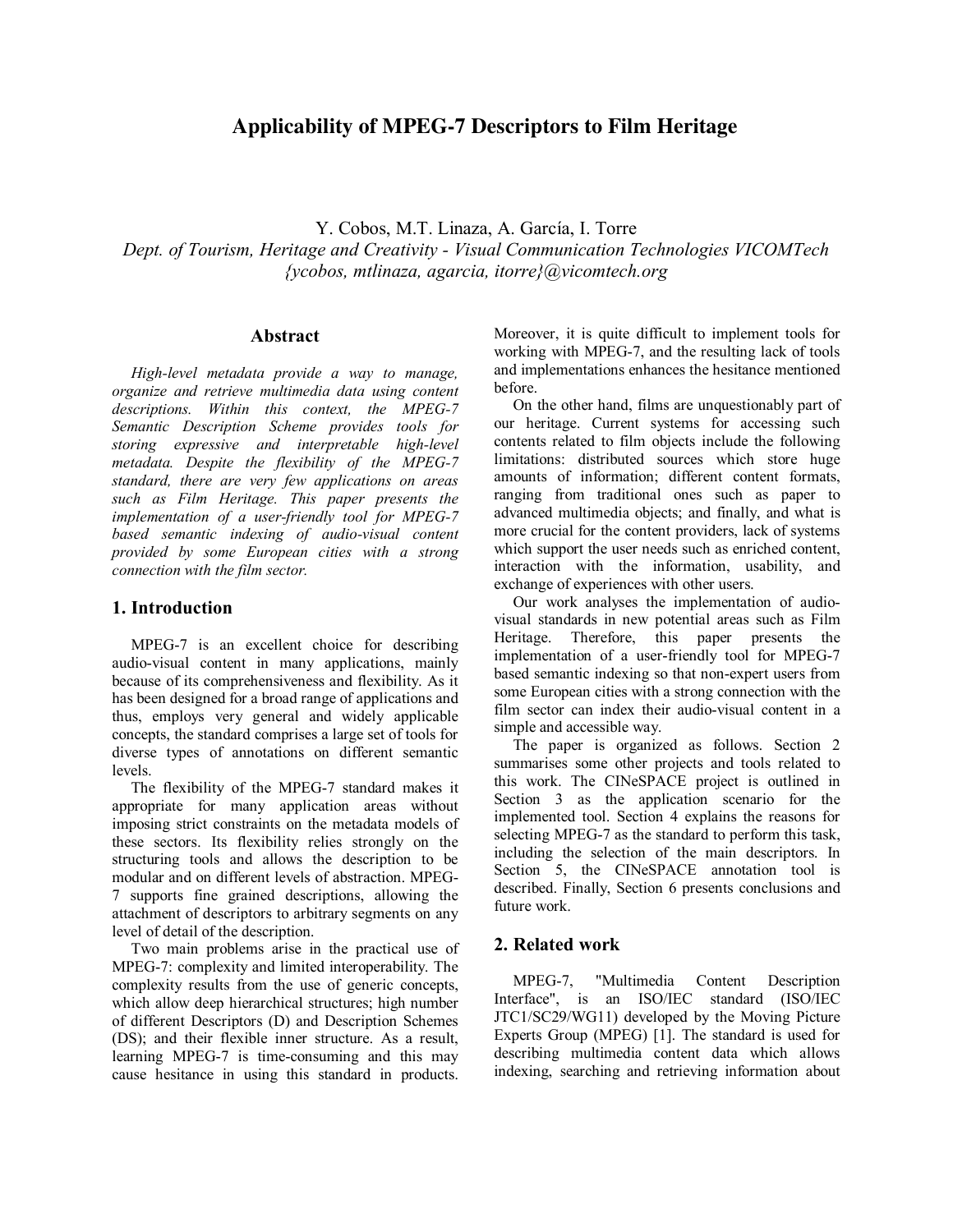the described contents in both real-and non-real time environments. MPEG-7 does not target any application in particular, but supports a broad range of applications.

There are also numerous annotation tools for the creation of MPEG-7 documents available. Within the Intelligent Multimedia Database IMB [2], which focuses on video data, semantic annotation is supported through the integration of parts of Caliph, a "Common and Lightweight Interactive Photo" annotation tool [3] that supports MPEG-7 based structured annotation of images using graph structures. Another representative project is Mecca [4], which supports the annotation of videos based on a growing and evolving ontology for collaborative knowledge creation. Despite dealing with semantic knowledge about video assets, the MPEG-7 descriptors for semantic annotations are not used.

Regarding video annotation based on the MPEG-7 standard, there are plenty of tools such as IBM's MPEG-7 Annotation Tool [5] which focuses on the extraction of high-level metadata, extracting up to 200 different semantic concepts from video streams automatically. The video annotation system MovieTool developed by Ricoh [6] supports hierarchical segmentation within a timeline-based representation of the video. Although the tool is the most mature and complete of the systems, the user interface is too difficult as it is closely tied to the MPEG-7 specifications.

ZGDV's VIDETO [7] has been developed as a research tool to generate video metadata or to test a video server and the retrieval module. It is a video annotation system that hides the complexity of MPEG-7 as the description properties are based on a simple description template mapped to the standard. The LogCreator [8] of the COALA project is a Web based video annotation system which supports video descriptions, providing automatic shot detection and an interface for hierarchical segmentation of videos that can be uploaded to the server, where it is saved as MPEG-7 in a native XML database.

OntoMat-Annotizer [9] is another representative tool developed within the aceMedia project including a user-friendly tool, which allows the semantic annotation of images and videos for multimedia analysis and retrieval, supporting the initialization and linking of RDF(S) domain ontologies with low-level MPEG-7 visual descriptors.

Moreover, Muvino [10] is an MPEG-7 Video Annotation Tool consisting of an embedded video player based on the ViTooKi library and an XML tree view allowing navigation through an MPEG-7 document. A video clip can be divided temporally into a hierarchy of semantic sections, so that the tool helps in the creation and annotation of MPEG-7 VideoSegment descriptions.

Concerning existing applications for the Film and Heritage sector, there are very few examples which have implemented MPEG-7 based annotation techniques. The SIMIPE-Ciné [11] project aims at implementing a Web-enabled software prototype for searching using geographical and visual content criteria over various types of data about the site (annotations, photos, panoramic views, audio clips, and geographical information). The system assists location managers in retrieving more efficiently the sites fulfilling visual and logistical requirements for a particular film shooting.

Finally, ACIS is a system based on an MS Access database that has been designed to support learning communities in the area of Cultural Heritage. The learning process has been disrupted by the civil war and the Taliban regime in Afghanistan [12]. Various multimedia formats such as photos, panoramic views, maps and geographic information, have been described using the MPEG-7 standard.

## **3. Application scenario: the CINeSPACE project**

The CINeSPACE project [13] aims at designing and implementing a mobile rich media collaborative information exchange platform, scalable, accessible through a wide variety of networks, and therefore, interoperable and location-based for the promotion of Film Heritage.

CINeSPACE will enable users to interact with location-based multimedia contents while navigating a city (Figure 1). Audio-visual information will be delivered through a small low-cost wireless Head Mounted Display with a high definition screen situated near-the-eye, and audio phones. CINeSPACE will also comprise a small camera capable of recording and sending what the user is watching. This information can be uploaded to a database through a WLAN hot spot or a 3G connection in order to create collaborative experiences with other users.

The system will address three target users: film tourists who choose a tourist destination due to its relationship with cinema (famous International Film Festivals, film-induced tourism); cinema professionals and film producers who search for possible locations and film facilities in some urban environments; and citizens who have stories to tell, so that they can enhance their community memory.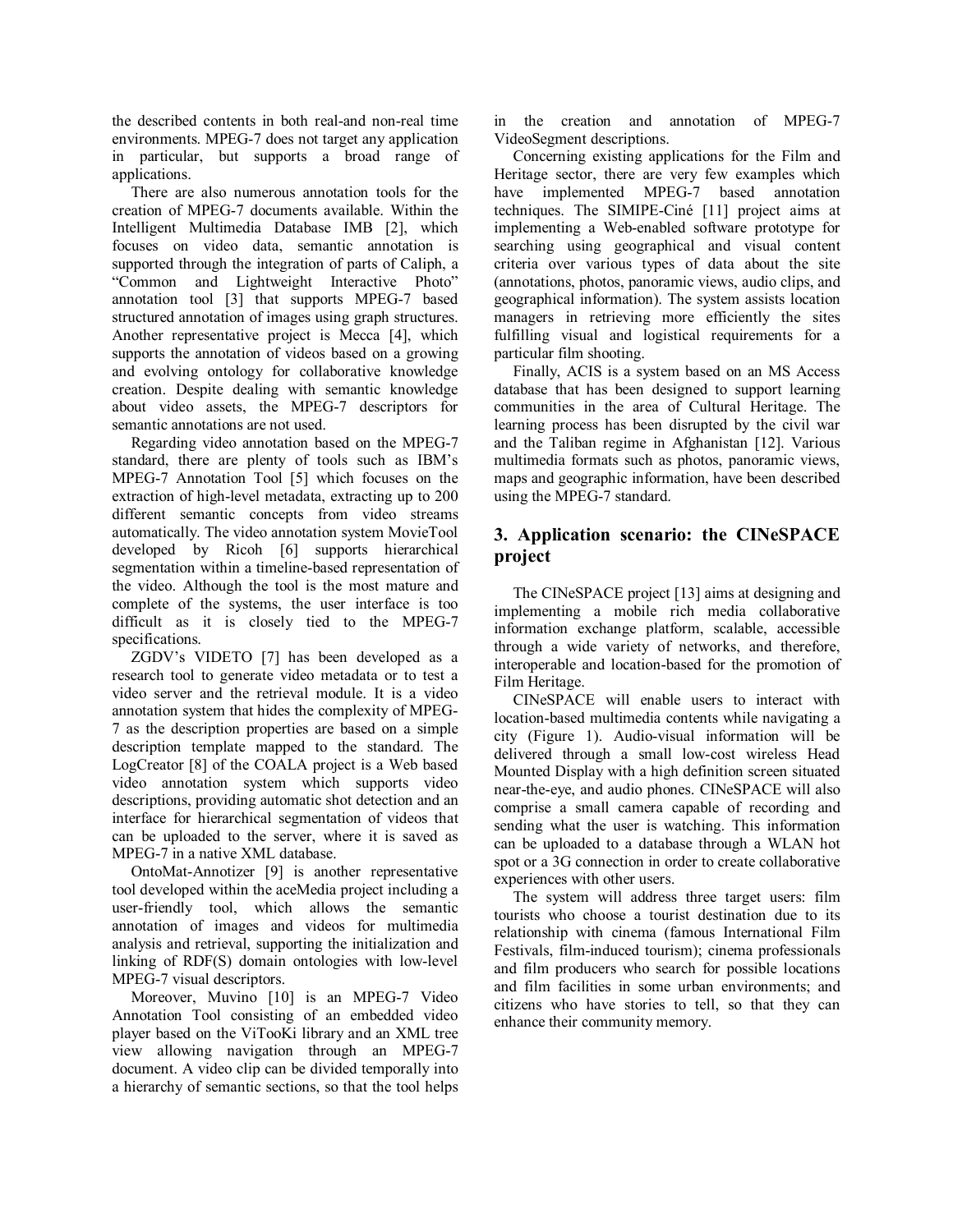

**Fig. 1. Schema of the CINeSPACE prototype.** 

Figure 2 shows the architecture of the indexing and retrieval processes [14]. Multimedia content is stored in a Rich-Media Server in each city (Glasgow, Venice and San Sebastian). Although not focused specifically in optimizing annotation, CINeSPACE will provide the cities with tools to manually annotate the multimedia contents that will be available for the prototype.



**Fig. 2. Architecture of the CINeSPACE Content Management System.** 

Once the content is indexed with the CINeSPACE annotation tool described in the Section 5 of this paper, the metadata will be used to query the system.

#### **4. CINeSPACE and MPEG-7**

#### **4.1. Motivation for using MPEG-7**

One of the major challenges of the CINeSPACE project is the design of a suitable data and metadata structure that supports semantic queries using contentbased retrieval tools. Moreover, the metadata schema should include mechanisms to link all the material related to a city to its description.

Since an important part of the CINeSPACE metadata concerns the description of audio-visual material (pictures, videos), working within the MPEG-7 framework appears to be a good approach. Thus, we have chosen to explore the usability of the MPEG-7 schema for this application.

In fact, this standard comprises predefined Descriptors and Description Schemes specifically tailored for describing both structural and semantic aspects of images, as requested by CINeSPACE. It also provides constructs for classification schemes that define sets of controlled terms forming vocabularies for particular domains or applications. Furthermore, MPEG-7's DDL offers all the XML advantages such as platform independence and human readability.

## **4.2. Requirements for the CINeSPACE metadata**

Although the location of the user of the CINeSPACE prototype will be the first query filter to retrieve geo-reference content to be delivered within the CINeSPACE system, other aspects of the content retrieval will include content personalization depending on the profile of the user and visual appearance of the content in relation to colour (B&W or colour) and the final visualization device (pocket PC/PDA or binoculars).

Information search results will depend on the exact location of the user of the CINeSPACE prototype (Glasgow, San Sebastian and Venice). For example, when the visitor is in San Sebastian, he/she will be unable to access the information from Glasgow or from Venice. Moreover, some visitors may not want to view a certain image or video more than once, so the usage history of the user must be recorded.

User personalization of the content refers to the type of information that will be provided to the final user depending on his/her profile.

A taxonomy of user profiles will be defined so that content provided to a profile is personalized taking into account some demographical and sociological aspects. Therefore, the personalization parameters will include the preferred language, so that multimedia contents, specially the ones that include audio, will be indexed and only retrieved when the language is selected.

Finally, basic low-level features will be used, as audio-visual contents may be B&W (such as historical film content) or coloured. Moreover, the contents will be available for two types of visualization devices (PDA-type device or binoculars). Therefore, the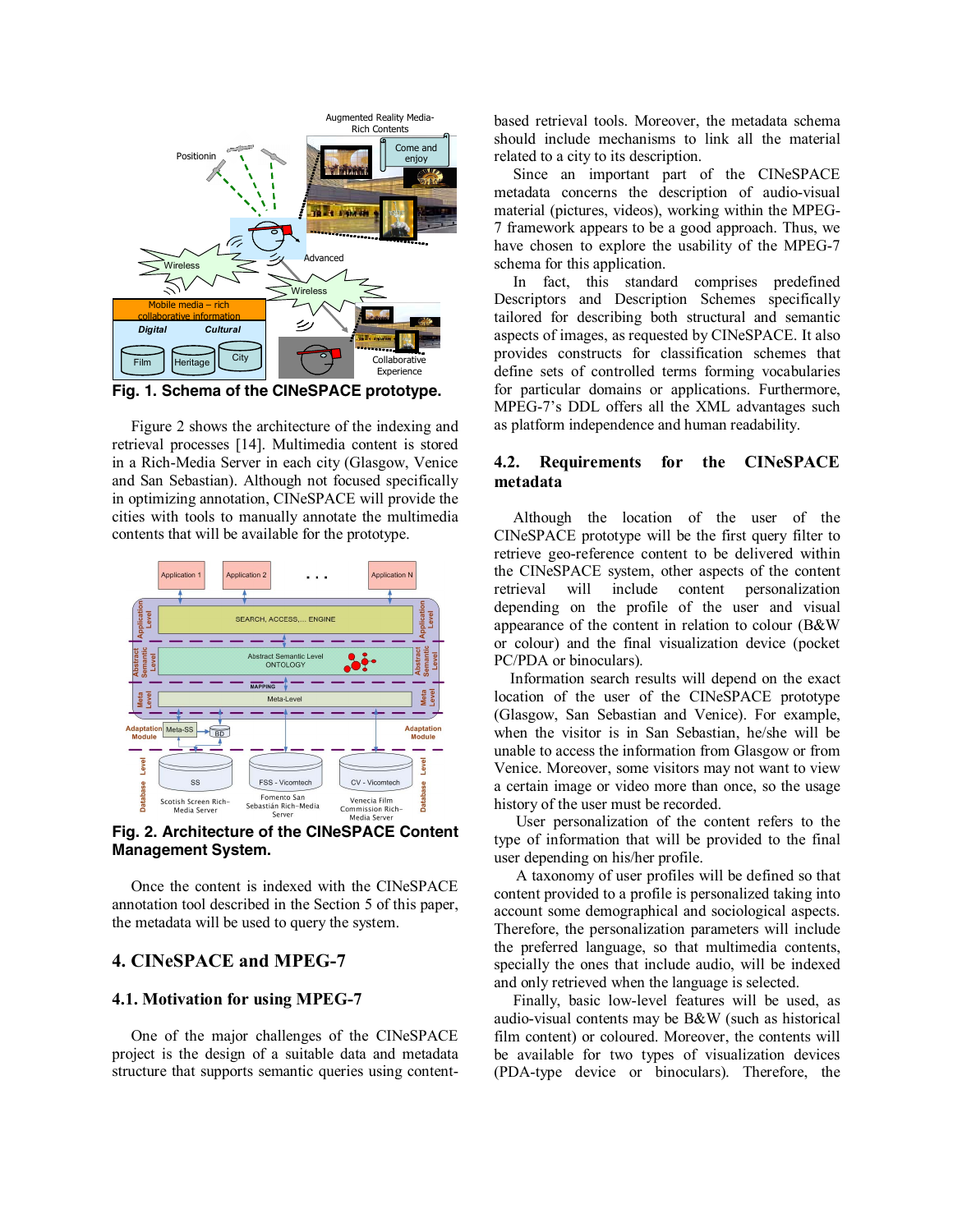CINeSPACE approach should include some additional descriptor to take this issue into account.

## **4.3. MPEG-7 descriptors for CINeSPACE metadata**

According to the MPEG-7 philosophy, all metadata can be represented by means of Descriptors. As many types of metadata can be associated to a given content, there are many types of MPEG-7 Descriptors available. Considering the CINeSPACE project, three types of descriptions can be considered: structural description (structural information given by the multimedia material such as visual descriptors or creation and production information), classification description (characteristic keywords given in a certain domain) and semantic description (set of related semantic entities limited to a certain abstraction level).

This section presents a brief summary of the data and metadata that have been identified for the task of annotating multimedia content in CINeSPACE and the relation with MPEG-7 descriptors.

**4.3.1. Camera metadata.** Exchangeable Image File (EXIF) and IPTC Information Interchange Model (IIM) metadata record the parameters of the camera at the point a photograph has been taken, including aperture setting, focal length of the lens, exposure time, time of photo, flash information, camera orientation (portrait/landscape) and focal distance. Some of the main descriptors selected for such metadata are *CreationTool* and *CreationCoordinates*. It must be mentioned that these metadata will only be applied to images within the project.

**4.3.2. Data from the creation and production processes.** These data describe the creation and classification of the multimedia contents, such as director, title, date and location. MPEG-7 provides a tool for structured textual annotation by including specific fields corresponding to questions such as "Who? Where? When? What Action?" that are used for the CINeSPACE metadata.

**4.3.3. Global positioning data.** GPS data can be recorded live in EXIF, or alternatively GPS track logs can be used to determine the location accurately.

**4.3.4. Low-level features.** Low-level image analysis aspects such as the colour distribution (*ColorLayout*), colour histograms (*ScalableColor*), edginess (*EdgeHistogram*) or dominant colours (*DominantColor*) can also be used to infer information about the subjects of a picture or a movie shot.

**4.3.5. Semantic features.** Conceptual information of the reality captured by the content will include the possibility of defining semantic relationships among people, places, objects and interactions between objects. Regarding our scenario, the SemanticBase *DS* includes a number of specialized DSs which describe those specific types of semantic entities (*AgentObject*, *Event*, *SemanticTime, SemanticPlace*).

**4.3.6. User preferences.** Gaining information about the target users of the content is very important within the CINeSPACE project. Descriptors to describe user preferences and usage history related to the consumption of the multimedia material have been selected from the User interaction Description Tool, mainly the *UserPreference DS*.

## **5. The CINeSPACE annotation tool**

This section presents the extension process of the Caliph tool to fulfil the CINeSPACE requirements in the metadata and associated MPEG-7 Descriptors. Caliph serves as the basis for the work developed within CINeSPACE [3], as it integrates an editor for semantic descriptions based on the MPEG-7 Semantic DS. The editor uses the metaphor of "drawing" a concept graph with semantic objects as nodes and semantic relations as arcs.

The current version of Caliph is restricted to image annotation and this may limit its application to the CINeSPACE project. However, it must be mentioned that the film content will not be segmented to be indexed, but will be treat as an image during the annotation process due to its short duration (no more than 30 seconds). Therefore, the selected MPEG-7 Descriptors will still be applicable, except the camera metadata and the low-level features.

Based on the graphical interface of Caliph, the CINeSPACE annotation tool includes five panels to describe both semantically and structurally the content, namely the "Image Information" panel, which displays the EXIF tags and values and holds the creator of the content; the so-called "Semantics" panel for defining semantic relationships among people, places, objects and interactions between them; the "Shape" and "Visuals" panels for creating *ColorLayout* and *ScalableColor* Descriptors, which are extracted from the image on first loading; and the "User Preferences" panel to describe user preferences pertaining to the consumption of the multimedia material.

Figure 3 shows the graphical interface of the extended "Image Information" panel. Although Caliph is able to automatically extract existing EXIF and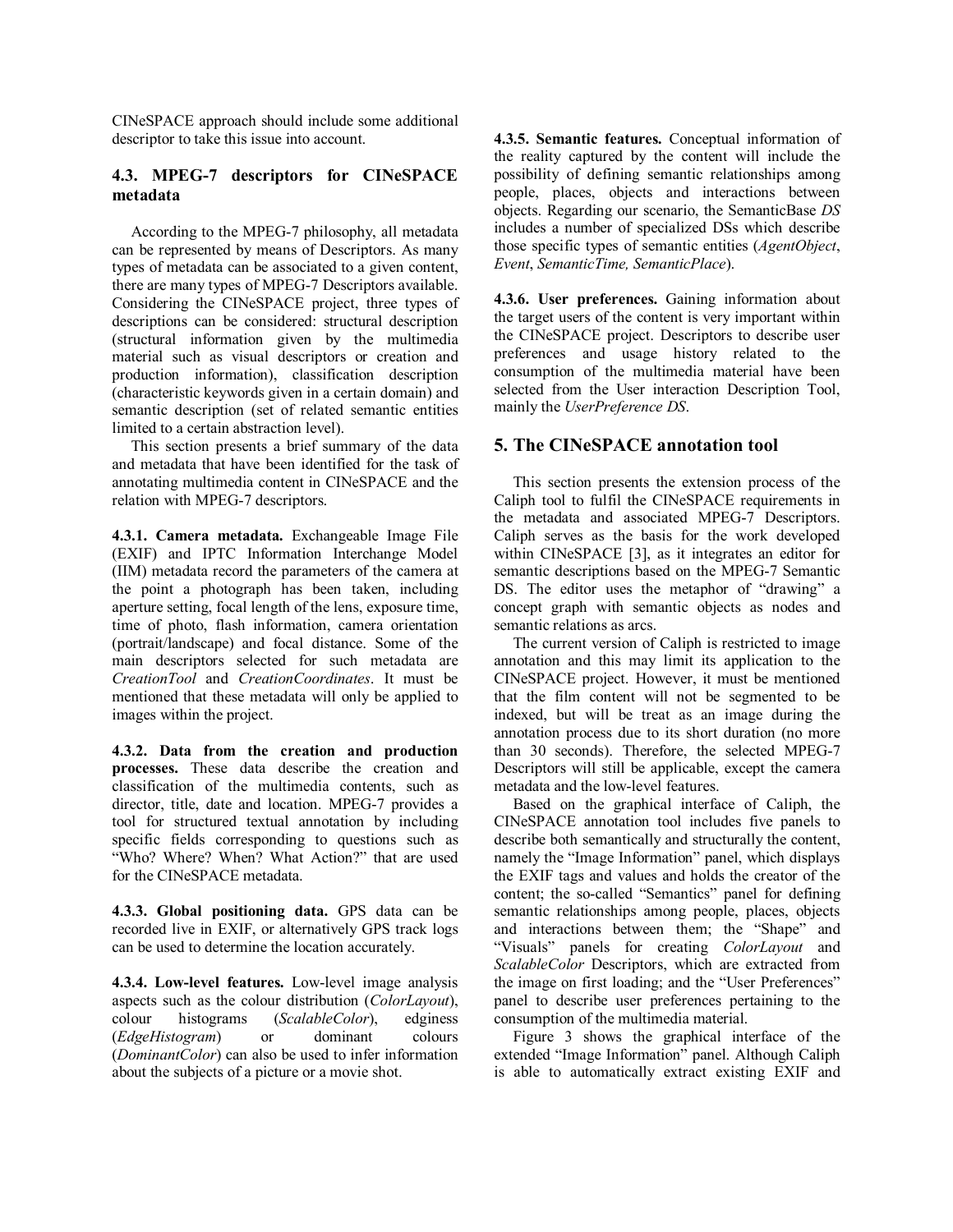IPTC IIM annotations from images and convert them into valid MPEG-7 Descriptors, this functionality has not been fully exploited due to the historical origin of the content that is used in the CINeSPACE project. Moreover, the *StructuredText* Descriptor has been reduced to four categories (Who, Where, When and What Action), while the possibility of adding *FreeText*  Descriptor is available.

The CINeSPACE tool includes two main extensions. On the one hand, new metadata related to the requirements of the project have been added, such as a descriptor for the colour of the multimedia content (B&W, or coloured); a unique private identifier to classify each multimedia content in a MySQL database; and a further Descriptor for the appropriate CINeSPACE device that will render the content.

| <b>Structured Text Description:</b>                                                                                                                               |                                                              | <b>Creator of</b>                                                                                      |
|-------------------------------------------------------------------------------------------------------------------------------------------------------------------|--------------------------------------------------------------|--------------------------------------------------------------------------------------------------------|
| Who:                                                                                                                                                              | rowers of deifferent teams, the public, journalist           | Who made                                                                                               |
| Where:                                                                                                                                                            | La concha beach                                              | Creation,                                                                                              |
| When:                                                                                                                                                             | September 2005                                               | Time<br>File format<br>File size                                                                       |
|                                                                                                                                                                   | What Action: rowing, looking at the race, recording the race |                                                                                                        |
| <b>Free Text Description:</b>                                                                                                                                     |                                                              | Image x-wi                                                                                             |
| There are some boat race in "La Concha" beach because of a race. Some public looking at the race<br>and other journalists are recording the race from their vans. |                                                              | Image y-wi<br>Bits per pix<br>Make<br>Model<br>Orientation<br>X Resolutio<br>Y Resolutio<br>Resolution |

#### **Fig. 3. The "Image Information" panel of the CINeSPACE annotation tool.**

On the other hand, as CINeSPACE content has been provided by many institutions, partners and nonpartners of the consortium, one of the main problems that arose was related to sharing the content is the digital rights associated to each piece. Therefore, a specific MPEG-7 *ContentUsage* Descriptor has been added to the annotation tool to specify the usage rights.

The core element of Caliph is the so-called "Semantics" panel, which permits defining semantic objects like agents, places, events and times. Semantic objects are used for creating the semantic description by dragging and dropping them onto the panel. This panel has not been extended as the editor fulfils the requirements of the CINeSPACE project.

The "Shape" and "Visual" panels have been limited to a smaller number of descriptors which are extracted automatically by the tool, such as the *EdgeHistogram* (edginess), the *DominantColor* (dominant colours), the *ColorLayout* (colour distribution in an image) or the *ScalableColor* (basically a colour histogram), as the CINeSPACE project does not focus on low-level descriptors. Finally, a new "User Preferences" panel dedicated to user preferences metadata has been added to the Caliph basic editor (Figure 4).

From the *UserPreferences DS*, we have selected the *CreationPreferences DS* to specify user preferences related to the *Period* (when the content was created); *Keywords* or Georeference data (longitude and latitude) and the *ClassificationPreferences DS* to define the *Genre* (comedy, music, news) and the *Subject*. The defined metadata will allow information retrieval based mainly on the geographical location of the CINeSPACE device user and his/her interests.



**Fig. 4. The "User Preferences" panel of the CINeSPACE annotation tool.** 

Although Caliph supports pre-annotation of sets of images using the so-called autopilot, the annotation process will be manually carried out within CINeSPACE. It is very important that the cities providing the content have overall control over the Descriptors in order to efficiently retrieve the content. Once the multimedia content has been fully described, each annotation of the multimedia content can be saved as an MPEG-7 XML file.

## **6. Conclusions and future work**

This paper describes the implementation of the CINeSPACE annotation tool which enables semantic and structural annotations of multimedia content for Film Heritage. Since an important part of the CINeSPACE metadata concerns the description of audio-visual material, the MPEG-7 standard has been selected as the development framework. Three types of descriptions have been considered: structural description, classification description and semantic description.

After analyzing the existing approaches for multimedia annotation, the open source tool called Caliph has been selected as the basis for the work developed within the project. The annotation process will be manually carried out within CINeSPACE. It is very important that the cities providing the content